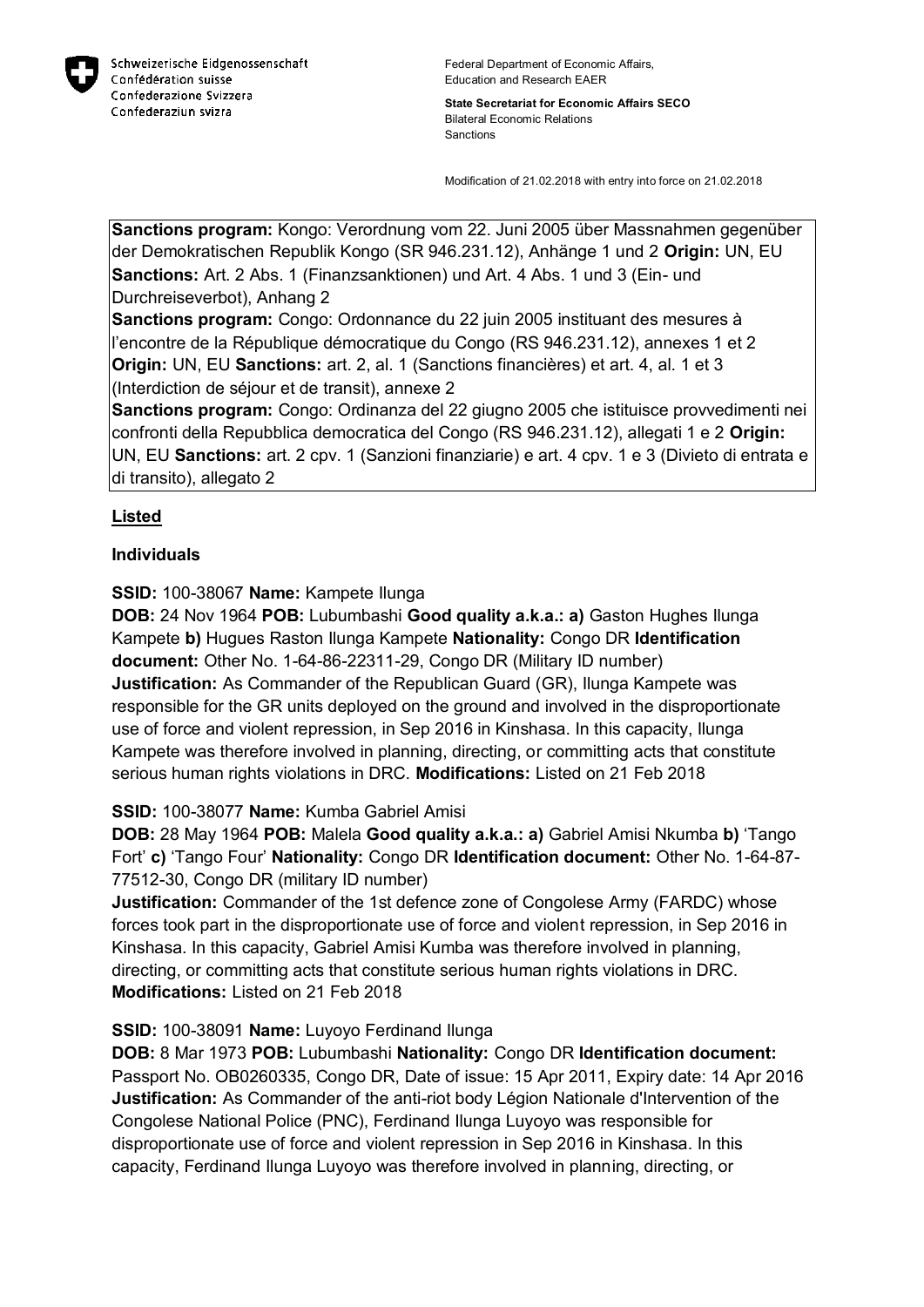committing acts that constitute serious human rights violations in DRC. **Modifications:**  Listed on 21 Feb 2018

### **SSID:** 100-38104 **Name:** Kanyama Celestin

**DOB:** 4 Oct 1960 **POB:** Kananga **Good quality a.k.a.: a)** Kanyama Tshisiku Celestin **b)**  Kanyama Celestin Cishiku Antoine **c)** Kanyama Cishiku Bilolo Célestin **d)** Esprit de mort **Nationality:** Congo DR **Identification document:** Passport No. OB0637580, Congo DR, Date of issue: 20 May 2014, Expiry date: 19 May 2019

**Justification:** As Kinshasa Police Commissioner (PNC), Celestin Kanyama was responsible for the disproportionate use of force and violent repression in Sep 2016 in Kinshasa. In this capacity, Celestin Kanyama was therefore involved in planning, directing, or committing acts that constitute serious human rights violations in DRC. **Other information:** Was granted Schengen visa No 011518403, issued on 2.7.2016. **Modifications:** Listed on 21 Feb 2018

#### **SSID:** 100-38116 **Name:** Numbi John

**DOB:** 16 Aug 1962 **POB:** Jadotville-Likasi-Kolwezi **Good quality a.k.a.: a)** John Numbi Banza Tambo **b)** John Numbi Banza Ntambo **c)** Tambo Numbi **Nationality:** Congo DR **Justification:** Former Inspector-General of the Congolese National Police (PNC), John Numbi remains an influential figure who was notably involved in the campaign of violent intimidation in the Mar 2016 gubernatorial elections in the DRC's four ex-Katangan provinces and as such is responsible for obstructing a consensual and peaceful solution towards elections in DRC. **Modifications:** Listed on 21 Feb 2018

## **SSID:** 100-38126 **Name:** Kibelisa Roger

**Good quality a.k.a.:** Roger Kibelisa Ngambaswi **Nationality:** Congo DR **Justification:** As Interior Director of the National Intelligence Service (ANR), Roger Kibelisa is involved in the intimidation campaign carried out by ANR officials towards opposition members, including arbitrary arrests and detention. Roger Kibelisa has therefore undermined the rule of law and obstructed a consensual and peaceful solution towards elections in DRC. **Modifications:** Listed on 21 Feb 2018

### **SSID:** 100-38132 **Name:** Kaimbi Delphin

**DOB: a)** 15 Jan 1969 **b)** 15 Jul 1969 **POB:** Kiniezire/ Goma **Good quality a.k.a.: a)** Delphin Kahimbi Kasagwe **b)** Delphin Kayimbi Demba Kasangwe **c)** Delphin Kahimbi Kasangwe **d)**  Delphin Kahimbi Demba Kasangwe **e)** Delphin Kasagwe Kahimbi **Nationality:** Congo DR **Identification document:** Diplomatic passport No. DB0006669, Congo DR, Date of issue: 13 Nov 2013, Expiry date: 12 Nov 2018

**Justification:** Head of Military Intelligence Body (ex-DEMIAP), part of the National Operations Centre, the command and control structure responsible for arbitrary arrests and violent repression in Kinshasa in Sep 2016, and responsible for forces that participated in intimidation and arbitrary arrests, which obstructs a consensual and peaceful solution towards elections in DRC. **Modifications:** Listed on 21 Feb 2018

### **SSID:** 100-38146 **Name:** Boshab Evariste

**DOB:** 12 Jan 1956 **POB:** Tete Kalamba, Congo DR **Good quality a.k.a.:** Evariste Moshab Mabub Ma Bileng **Nationality:** Congo DR **Identification document:** Diplomatic passport No. DP 0000003, Congo DR, Date of issue: 21 Dec 2015, Expiry date: 20 Dec 2020 **Justification:** In his capacity as Vice Prime Minister and Minister of Interior and Security from Dec 2014 to Dec 2016, Evariste Boshab was officially responsible for the police and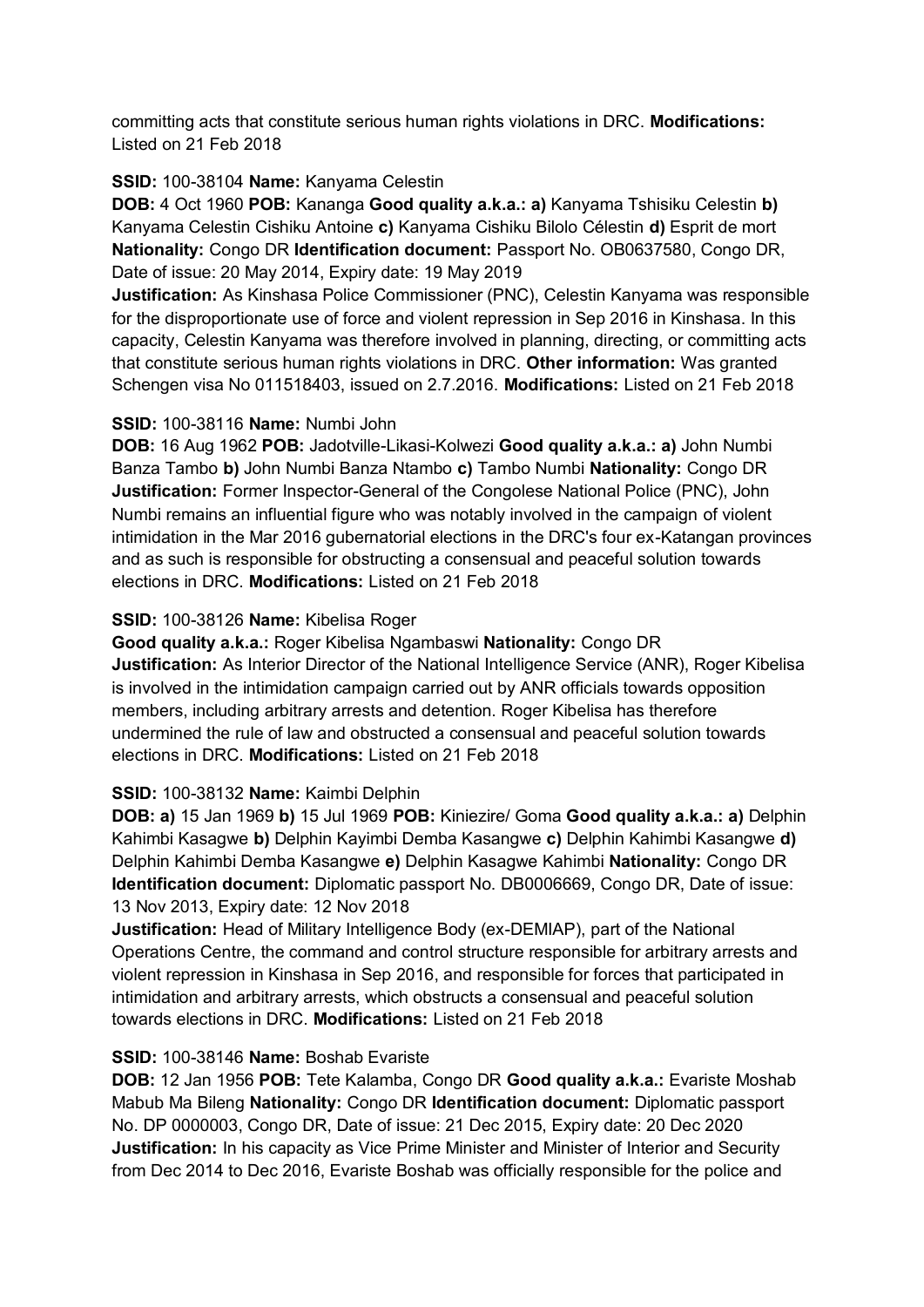security services and coordinating the work of provincial governors. In this capacity, he was responsible for arrests of activists and opposition members, as well as disproportionate use of force, including between Sep 2016 and Dec 2016 in response to demonstrations in Kinshasa, which resulted in a large number of civilians being killed or injured by security services. Evariste Boshab was therefore involved in planning, directing, or committing acts that constitute serious human rights violations in DRC. **Other information: a)** Former Vice Prime Minister and Minister of Interior and Security **b)** Schengen visa expired on 5.1.2017. **Modifications:** Listed on 21 Feb 2018

## **SSID:** 100-38167 **Name:** Mupompa Alex Kande

**DOB:** 23 Sep 1950 **POB:** Kananga, Congo DR **Good quality a.k.a.: a)** Alexandre Kande Mupomba **b)** Kande-Mupompa **Address:** Messidorlaan 217/25, 1180 Uccle, Belgium **Nationality:** Congo DR **Identification document:** Passport No. OP 0024910, Congo DR, Date of issue: 21 Mar 2016, Expiry date: 20 Mar 2021

**Justification: a)** As Governor of Kasai Central, Alex Kande Mupompa is responsible for the ongoing disproportionate use of force, violent repression and extrajudicial killings committed by security forces and the PNC in Kasai Central from 2016, including the alleged unlawful killings of Kamiuna Nsapu militia members and civilians in Mwanza Lomba, Kasai Central, in Feb 2017. **b)** Alex Kande Mupompa was therefore involved in planning, directing, or committing acts that constitute serious human rights violations in DRC. **Other information: a)** DRC and Belgian nationalities. **b)** Governor of Kasai Central. **Modifications:** Listed on 21 Feb 2018

## **SSID:** 100-38181 **Name:** Musonda Jean-Claude Kazembe

**DOB:** 17 May 1963 **POB:** Kashobwe, Congo DR **Nationality:** Congo DR **Justification: a)** As Governor of Haut Katanga until Apr 2017, Jean-Claude Kazembe Musonda was responsible for the disproportionate use of force and violent repression committed by security forces and the PNC in Haut Katanga, including between 15 and 31 Dec 2016, when 12 civilians were killed and 64 were injured as a result of the use of lethal force by security forces including PNC agents in response to protests in Lubumbashi. **b)**  Jean-Claude Kazembe Musonda was therefore involved in planning, directing, or committing acts that constitute serious human rights violations in DRC. **Other information:** Former Governor of Haut-Katanga. **Modifications:** Listed on 21 Feb 2018

### **SSID:** 100-38190 **Name:** Mende Lambert

**DOB:** 11 Feb 1953 **POB:** Okolo, Congo DR **Good quality a.k.a.:** Lambert Mende Omalanga **Nationality:** Congo DR **Identification document:** Diplomatic passport No. DB0001939, Congo DR, Date of issue: 4 May 2017, Expiry date: 3 May 2022

**Justification: a)** As Communications and Media Minister since 2008, Lambert Mende is responsible for the repressive media policy applied in DRC, which breaches the right to freedom of expression and information and undermines a consensual and peaceful solution towards elections in DRC. On 12 Nov 2016, he adopted a decree limiting the possibility for foreign media outlets to broadcast in the DRC. **b)** In breach of the political agreement settled on 31 Dec 2016 between the presidential majority and opposition parties, broadcasts have not resumed for a number of media outlets as at May 2017. **c)** In his capacity as Communications and Media Minister, Lambert Mende is therefore responsible for obstructing a consensual and peaceful solution towards elections in DRC, including by acts of violence, repression or inciting violence, or by undermining the rule of law. **Other information:**